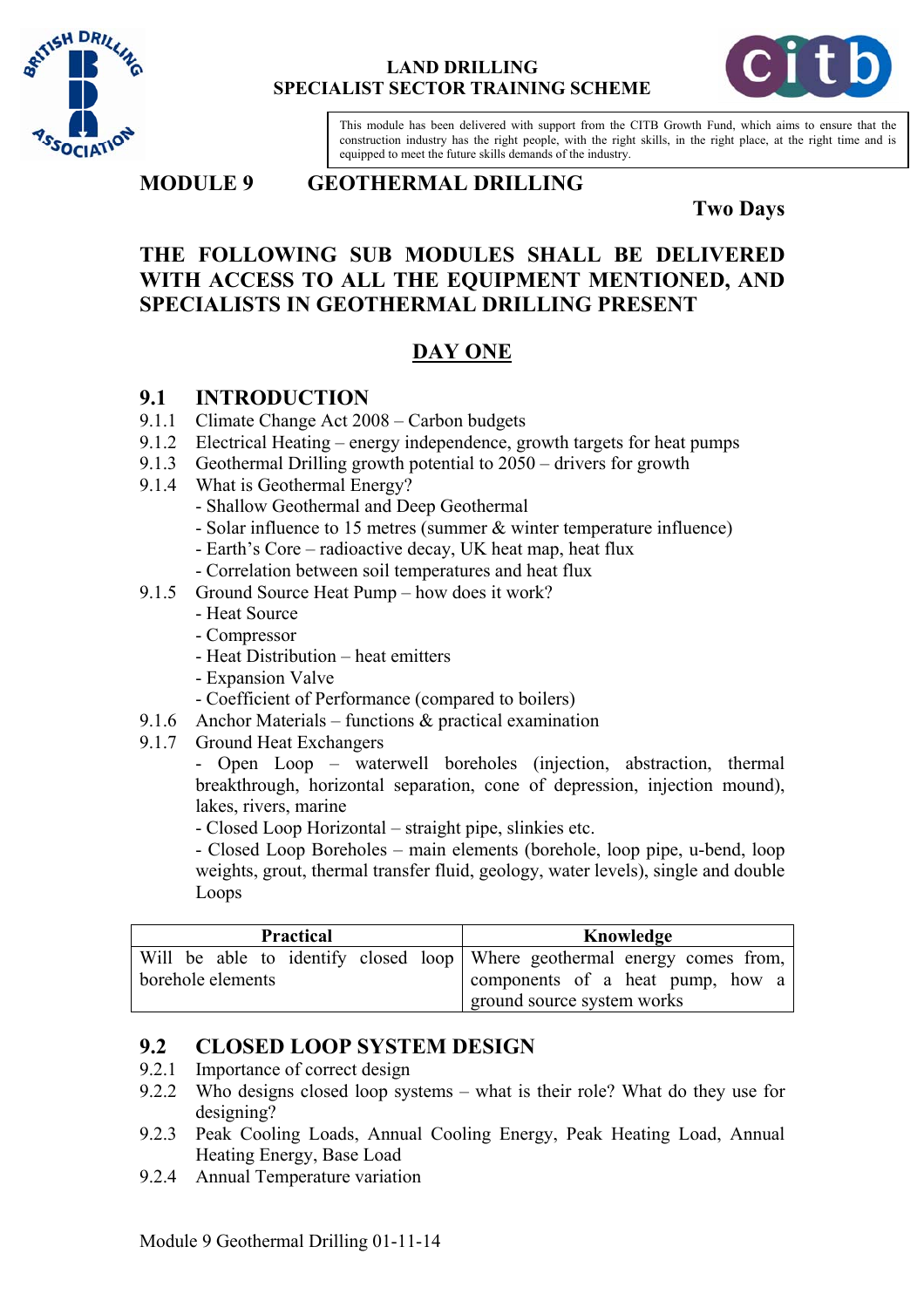- 9.2.5 Heat Pump Selection
- 9.2.6 Geology thermal conductivity and strata differences, averaging a borehole thermal conductivity
- 9.2.7 DECC look up tables
- 9.2.8 Thermal Response Testing what is it and how does the test take place

## **9.3 LEAD DRILLER INSTRUCTIONS AND SPECIFICATIONS**

- 9.3.1 Design Detail Design & geology report, borehole location (and plan), diameter, depth, single or double loop, loop depth, grout type etc.
- 9.3.2 Drilling Instruction method, diameter, depth, flushing requirements, casing, site access, specific requirements e.g. resident needs
- 9.3.3 Completion Instruction Loop details, weights required, grout type, loop testing (flow and pressure), loop tails completion and protection
- 9.3.4 Layout Drawings and buried services information
- 9.3.5 Applicable Standards and Guidance
	- BDA Safety Guidance
	- GSHPA Vertical Borehole Standard

- EA Environmental Good Practice Guide for Ground Source Heating & Cooling

- MCS 3005 Requirements for Contractors …
- 9.3.6 Source Protection Zones
- 9.3.7 Coal Authority Requirements
- 9.3.8 What can go wrong to impact on design?
	- Incorrect borehole spacing
	- Incorrect loop fitted e.g. single instead of double
	- Incorrect grout
	- Boreholes in wrong positions
	- Incorrect flow and pressure testing
	- Changing number and depths of holes/loops
- 9.3.9 Only the Designer can change the design!

## **9.4 DRILLING AND LOOP INSTALLATION**

9.4.1 Get organised – Efficient equipment, tidy site, plan equipment movement, step up productivity, safe working, sensitive environments

### 9.4.2 **Appropriate Drilling Rigs and Techniques**

- Geothermal drilling goes to depths and strata not generally experienced by other drilling disciplines e.g. ground investigation etc.

- Awareness of rig capacity and equipment limitations
- Cable percussion, rotary, sonic etc. Advantages and disadvantages

- Ability to adapt – casing availability, sealing bentonite on site, selection of bits on site etc.

- Ability to cope with waste water, dust etc.

- Air flush drilling – pros and cons e.g. will heat ground so is it appropriate for a thermal response test? Weight of loop will be a problem in a dry hole. Other examples.

- Mud drilling – pros and cons. Need for good settlement and cleaning system.

- Mud drilling – need to use mud balance, marsh funnel and

### 9.4.3 **Loop Weight Calculations**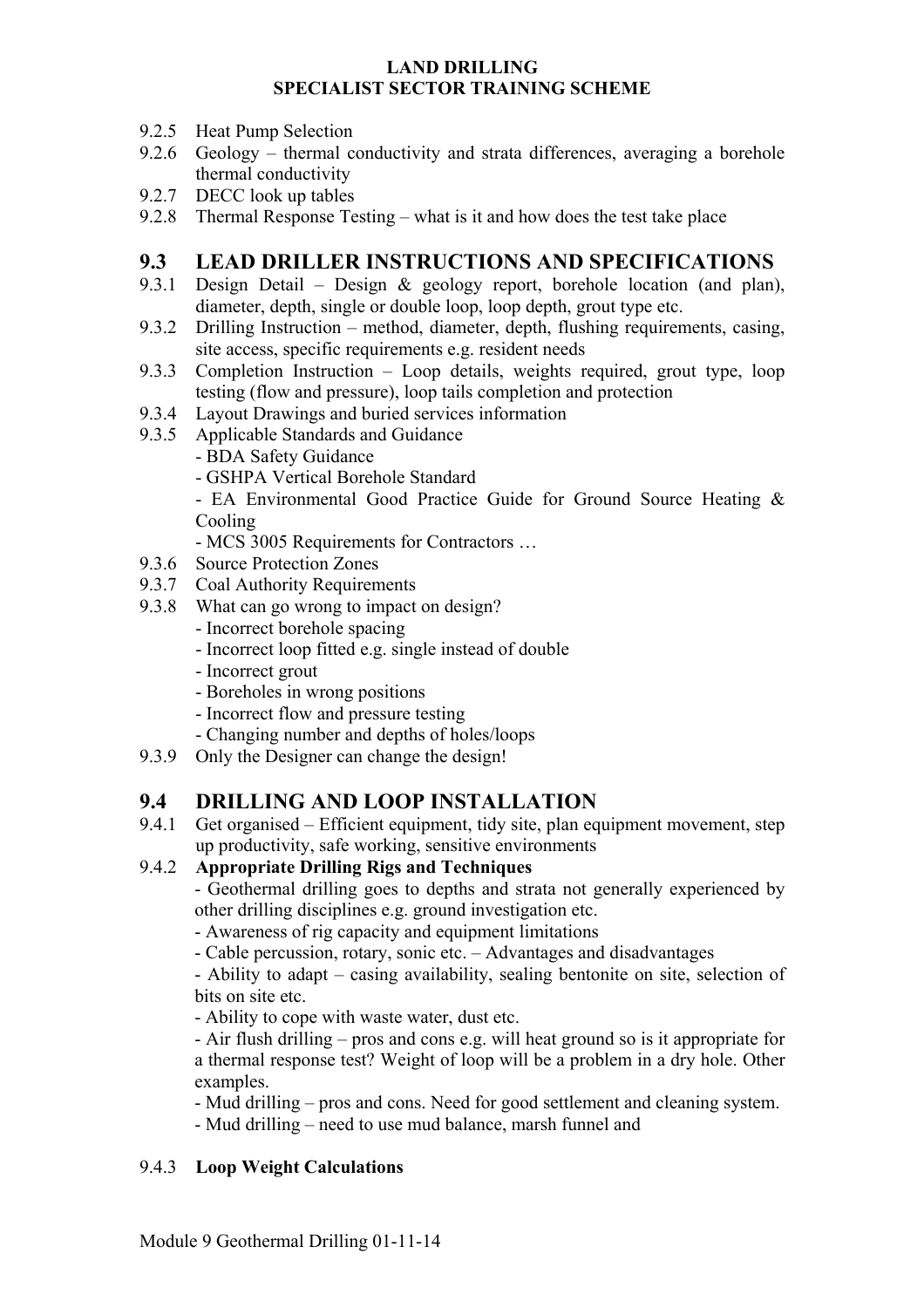- To overcome buoyancy
- Calculation weight fluid displaced, weight water in loop, weight of loop
- Custom weights

#### 9.4.4 **Drilling Problems**

- Little geological information as not previously drilled

- Poor verticality – holes intercepting, 'stealing' heat from adjacent properties, loop install can be hindered etc.

- Geological anomalies e.g. anhydrite strata heaving (Staufen, Germany)
- Mine workings coal, salt, gypsum, limestone etc.
- Saline water degrades muds, affects grouts
- Artesian ground water
- Borehole depth deeper you go the problems multiply!

#### 9.4.5 **Loop Installation Issues**

- Loop damage cuts, scratches, crushing etc. Store and inspect loops
- Advantages of loop reel and well head roller

- Loop 'shavings' – Casing top protector required

- Loop tail protection – to prevent debris entry – heat/fuse, fusion, bungs, tape, what is preferable?

- Other site workers – excavator drivers, dumper drivers etc. driving over loop tails

| <b>Practical</b>                                                                | Knowledge                                                                          |
|---------------------------------------------------------------------------------|------------------------------------------------------------------------------------|
|                                                                                 | Will be able to understand design, carry Contribution of high quality drilling and |
| out loop weight calculations, examine loop installation in conforming to design |                                                                                    |
| drilling and loop installation problems                                         | and success of ground heat exchanger                                               |

## **9.5 GROUTING AND BACKFILLING**

- 9.5.1 Grout and Backfill definitions
- 9.5.2 Types of grout, Advantages & Disadvantages cement/water, cement/bentonite/water, bentonite/water, bentonite/silica-sand/water, bentonite/cement/sand/water
- 9.5.3 What is a geothermal grout? GSHPA borehole standard defines
- 9.5.4 Colloidal and paddle mixing. What should be used?
- 9.5.5 Positive displacement pumps types
- 9.5.6 Bentonite mixing and pumping requirements
- 9.5.7 Tremmie pipe description and importance
- 9.5.8 Silica sand its purpose and percentage of silica dioxide for thermally enhanced grouts
- 9.5.9 Securing loop tails during grouting to prevent loop rising
- 9.5.10 Correct grouting tremmie operation
- 9.5.11 Granular backfill disadvantages. Angular material provides point load on pipe – slow crack propagation
- 9.5.12 Granular backfill tremmie operation only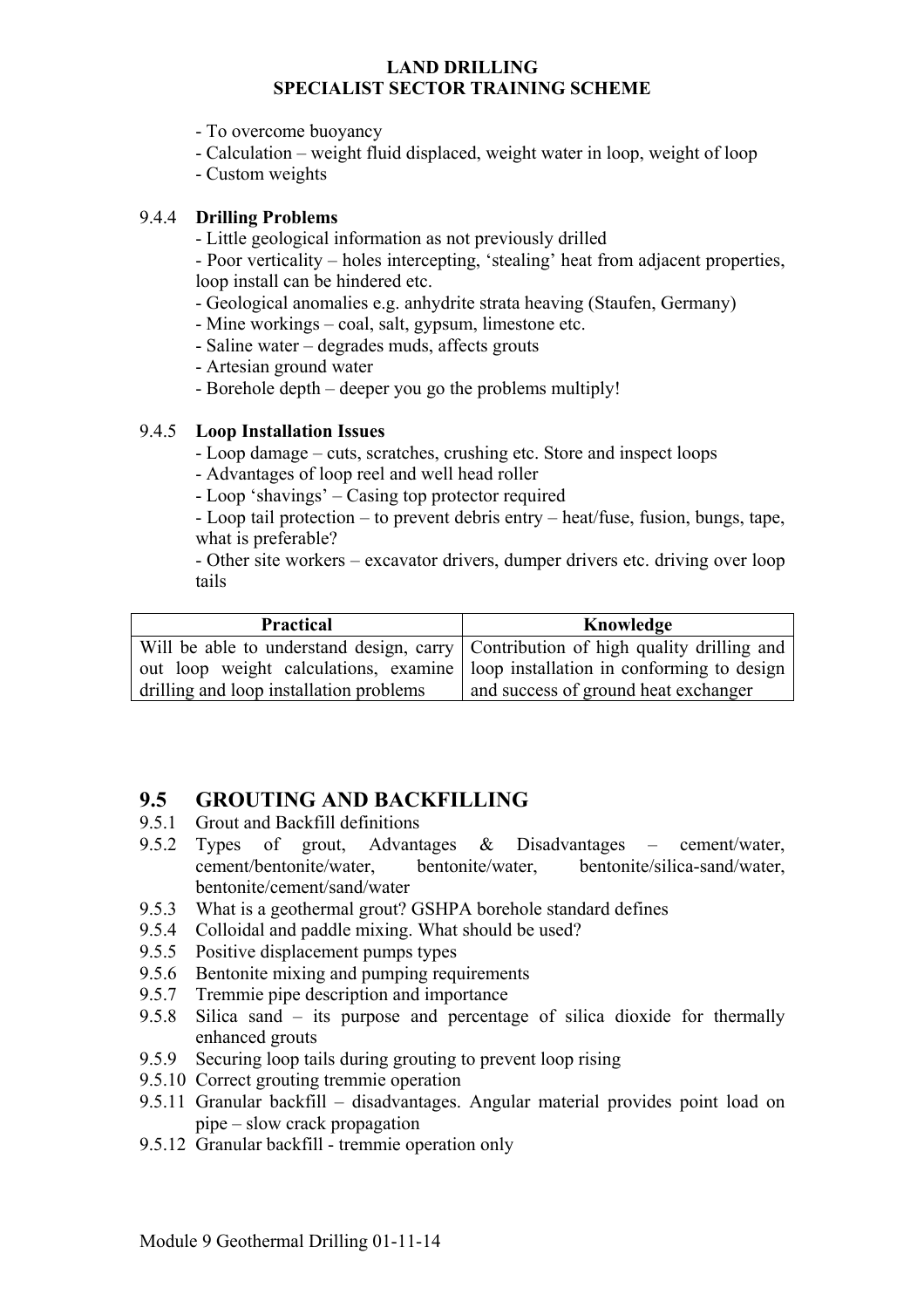| <b>Practical</b>                     | Knowledge                                                                        |
|--------------------------------------|----------------------------------------------------------------------------------|
|                                      | Will be able to select tremmie operation   Range and features of different grout |
| for grouting and backfill operations | types and those most suitable for closed                                         |
|                                      | loop installations                                                               |

### **9.6 FLOW AND PRESSURE TESTING**

- 9.6.1 The Money Tests important to get right and obtain client acceptance
- 9.6.2 Importance of testing flow first
- 9.6.3 Flow test measurements flow AND pressure in the loop
- 9.6.4 Flow test requirements gauges near loop tails, smooth pump, flow restricting valve, water meter/known container volume, stop watch, no restrictions
- 9.6.5 Flow test 3 flow rates and corresponding pressures
- 9.6.6 Pressure test to BS EN 805 simple test
- 9.6.7 Weather effects on pressure test how to overcome
- 9.6.8 Pressure test components hand pump, gauge, pump connector, bleed/isolation valves, stop watch
- 9.6.9 Correct pressure test operation (water only not air)
- 9.6.10 Test pressure calculation (to overcome grout hole pressure if grout present)
- 9.6.11 Recording of tests and client approval

| <b>Practical</b> |  |  |  |  |  |  | Knowledge                                                              |  |  |  |
|------------------|--|--|--|--|--|--|------------------------------------------------------------------------|--|--|--|
|                  |  |  |  |  |  |  | Will be able to carry out flow and Most important elements of flow and |  |  |  |
| pressure testing |  |  |  |  |  |  | pressure testing                                                       |  |  |  |

## **9.7 INSTALLATION RECORDING**

- 9.7.1 Importance all details should be recorded for future use (50 years plus)
- 9.7.2 BDA template reports
	- Borehole drill log & completion record for loop installation
	- **-** Summary record of installation details
	- **-** Summary report flow and pressure test
- 9.7.3 Borehole layout drawing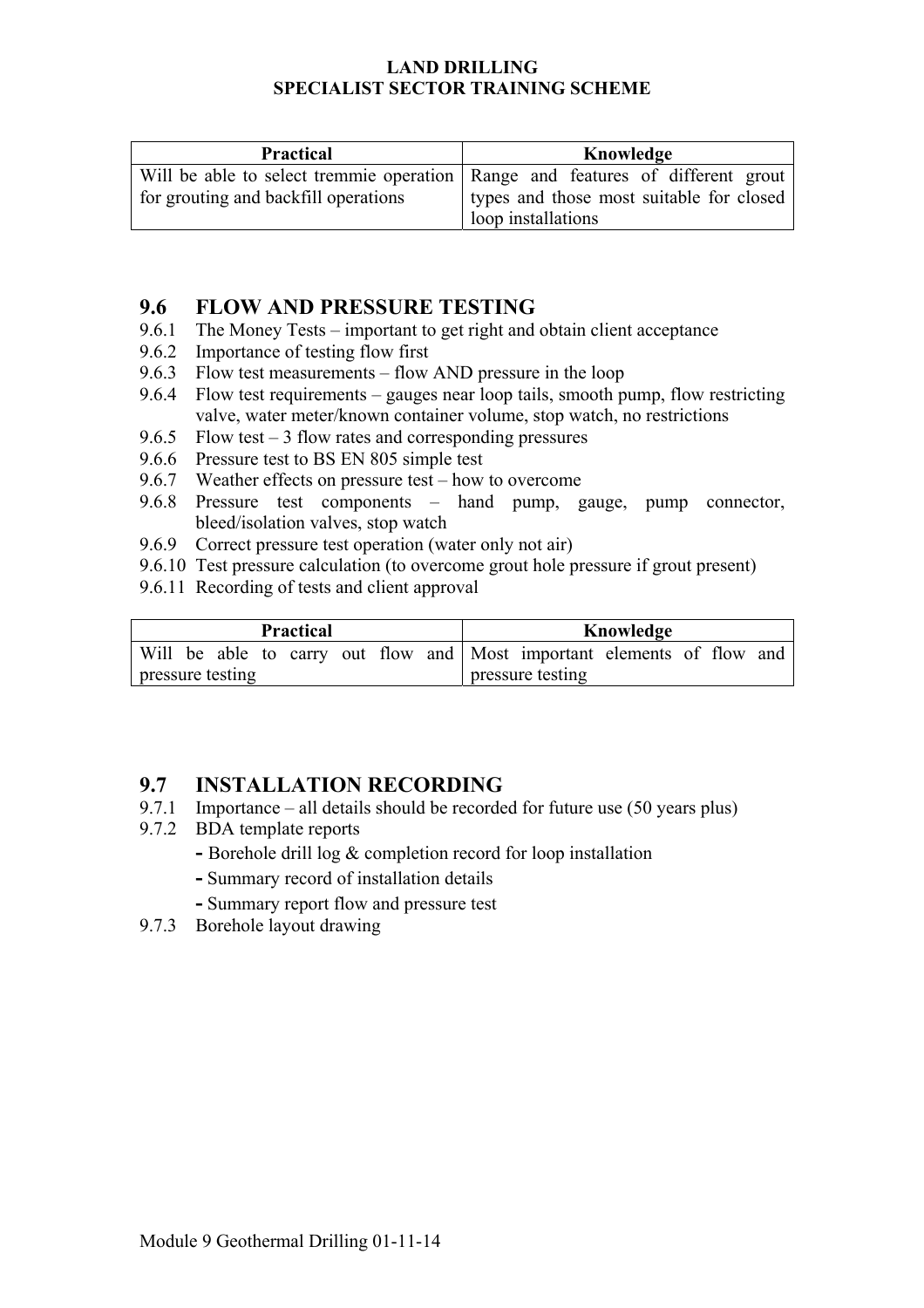# **DAY TWO**

## **9.8 GEOTHERMAL DRILLING**

#### 9.8.1 **Plan Route on Site**

| <b>Practical</b>                                            | Knowledge         |  |
|-------------------------------------------------------------|-------------------|--|
| Will be able to negotiate agreed route Restricted routes    |                   |  |
| from site entrance to hole location                         | Terrain           |  |
|                                                             | Ground conditions |  |
| Will be able to liaise with client, Diplomatic conversation |                   |  |
| especially domestic, regarding what is                      |                   |  |
| planned                                                     |                   |  |

#### 9.8.2 **Loading and Unloading**

| <b>Practical</b>                                                      | Knowledge      |
|-----------------------------------------------------------------------|----------------|
| Will be able to load and unload the rig   Manual handling regulations |                |
| and equipment in a safe and organised Stowage for transport           |                |
| manner                                                                | Company policy |

#### 9.8.3 **Site Welfare**

| <b>Practical</b>                            | Knowledge                             |
|---------------------------------------------|---------------------------------------|
| Will be able to identify and locate welfare | Transient worker welfare requirements |
| facilities on site or near site: -          | Company policy                        |
| toilets<br>$\overline{a}$                   | Importance of cleanliness             |
| - washing facilities                        |                                       |
| first aid                                   |                                       |
| eating<br>-                                 |                                       |
| overnight accommodation                     |                                       |

#### 9.8.4 **Storage and Security**

| <b>Practical</b>                                           | Knowledge                       |
|------------------------------------------------------------|---------------------------------|
| Will be able to arrange safe, secure and Company policy    |                                 |
| appropriate storage for rig, equipment   COSHH regulations |                                 |
| and goods while on site                                    | Security devices and procedures |
|                                                            | Hazards to personnel and public |
| Will be able to protect items from theft                   | Unauthorised visitors           |
|                                                            | Public and visitors             |

### 9.8.5 **Determine Contract drilling requirements**

| <b>Practical</b> | Knowledge                                                                                |  |  |
|------------------|------------------------------------------------------------------------------------------|--|--|
|                  | Will be able to liase with client / engineer   How to interpret drilling specifications, |  |  |
| as required      | I plans and instructions.                                                                |  |  |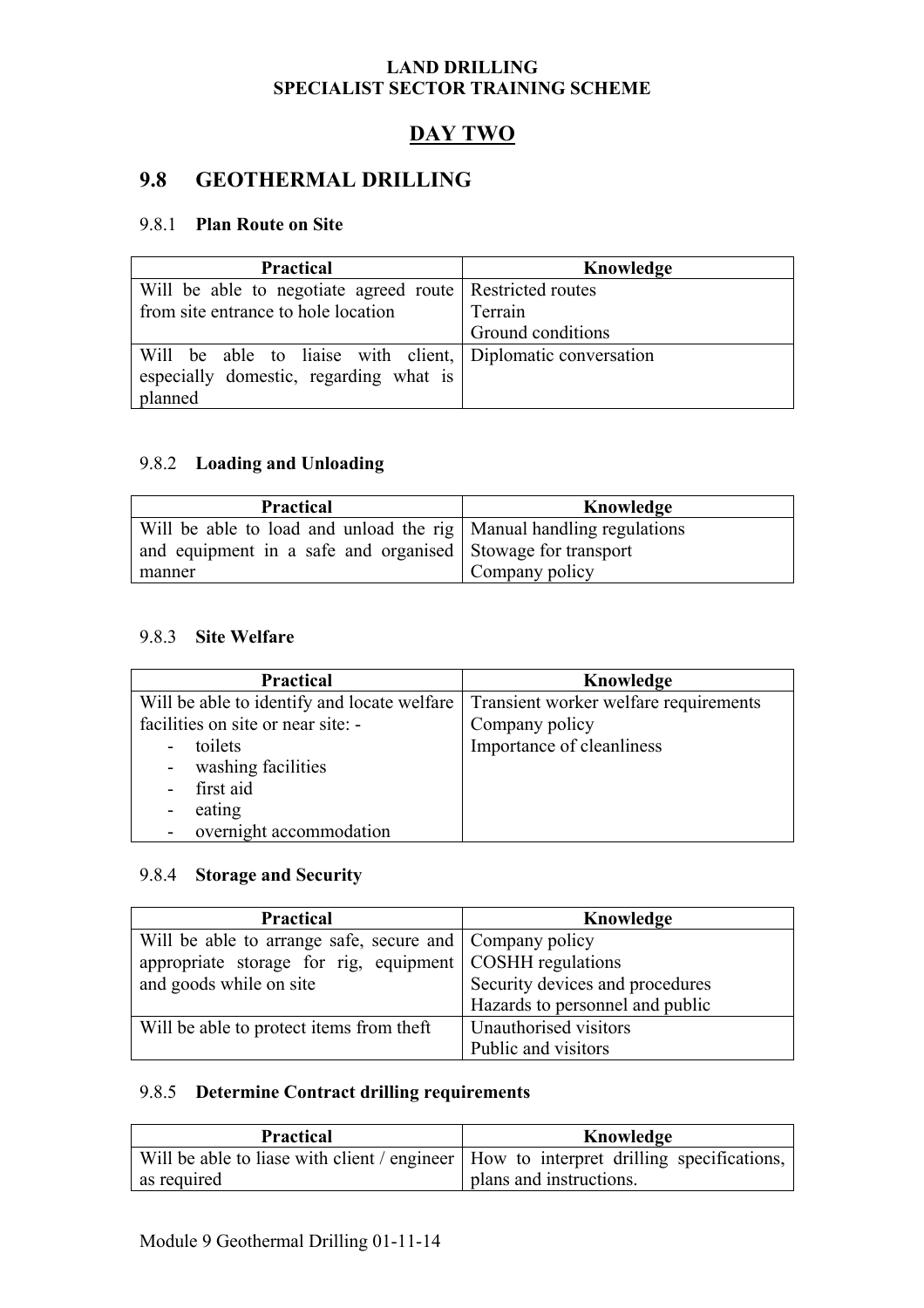| Will be able to read, understand and Measuring                 |                   |
|----------------------------------------------------------------|-------------------|
| interpret drilling requirements                                | Method statements |
| Will be able to locate position for drilling   Risk assessment |                   |

## 9.8.6 **Check for hazards**

| <b>Practical</b>                          | Knowledge                                 |
|-------------------------------------------|-------------------------------------------|
| Will be able to carry out risk assessment | Ground stability factors                  |
| and locate hazards in vicinity of hole    | Underground / Overhead services           |
|                                           | Other hazards e.g. contamination, traffic |
|                                           | Confined space working                    |
| Will be able to select appropriate action | Reporting to supervisor.                  |
| to minimise hazard                        | Rig relocation / working platform         |
| Will be able to select appropriate PPE    | <b>PPE</b>                                |

### 9.8.7 **Rig start up and positioning**

| <b>Practical</b>                          | Knowledge                |
|-------------------------------------------|--------------------------|
| Will be able to carry out pre operational | Rig Manual instructions. |
| checks e.g. oil and fluid levels          | Company procedures.      |
| Will be able to start and position rig    | Rig Manual instructions. |
| accurately: -                             | Company procedures.      |
| Start Up                                  | Hole entry point.        |
| Manoeuvring                               |                          |
| Levelling & Stabilising Rig               |                          |
| Setting Orientation (inclination,         |                          |
| direction, height etc)                    |                          |
| Accuracy & Tolerances                     |                          |

#### 9.8.8 **Drilling to depth**

| <b>Practical</b>                           | Knowledge                           |
|--------------------------------------------|-------------------------------------|
| Will be able to carry out all pre-drilling | Rig Manual instructions.            |
| checks: -                                  | Company procedures.                 |
| Safety Checks, (Personnel PPE,             | Safety guidance.                    |
| Danger Zone                                | Risk assessment.                    |
| clearance)                                 | Measuring techniques and measuring  |
| Start Up                                   | tools                               |
| Check Emergency Stops, Guarding            |                                     |
| Mechanisms                                 |                                     |
| Establish Datum Point for hole depth       |                                     |
| recording                                  |                                     |
| Measure length of drill rods / casings     |                                     |
| Check bit size                             |                                     |
| Will be able to complete a drill run in    | Rig Manual instructions.            |
| efficient and productive manner: -         | In-the-hole equipment instructions. |
| Commence Drilling                          | Company procedures.                 |
| <b>Monitor Gauges</b>                      | Drilling specification.             |
| Adjust Rig Functions as necessary          | Geological appreciation.            |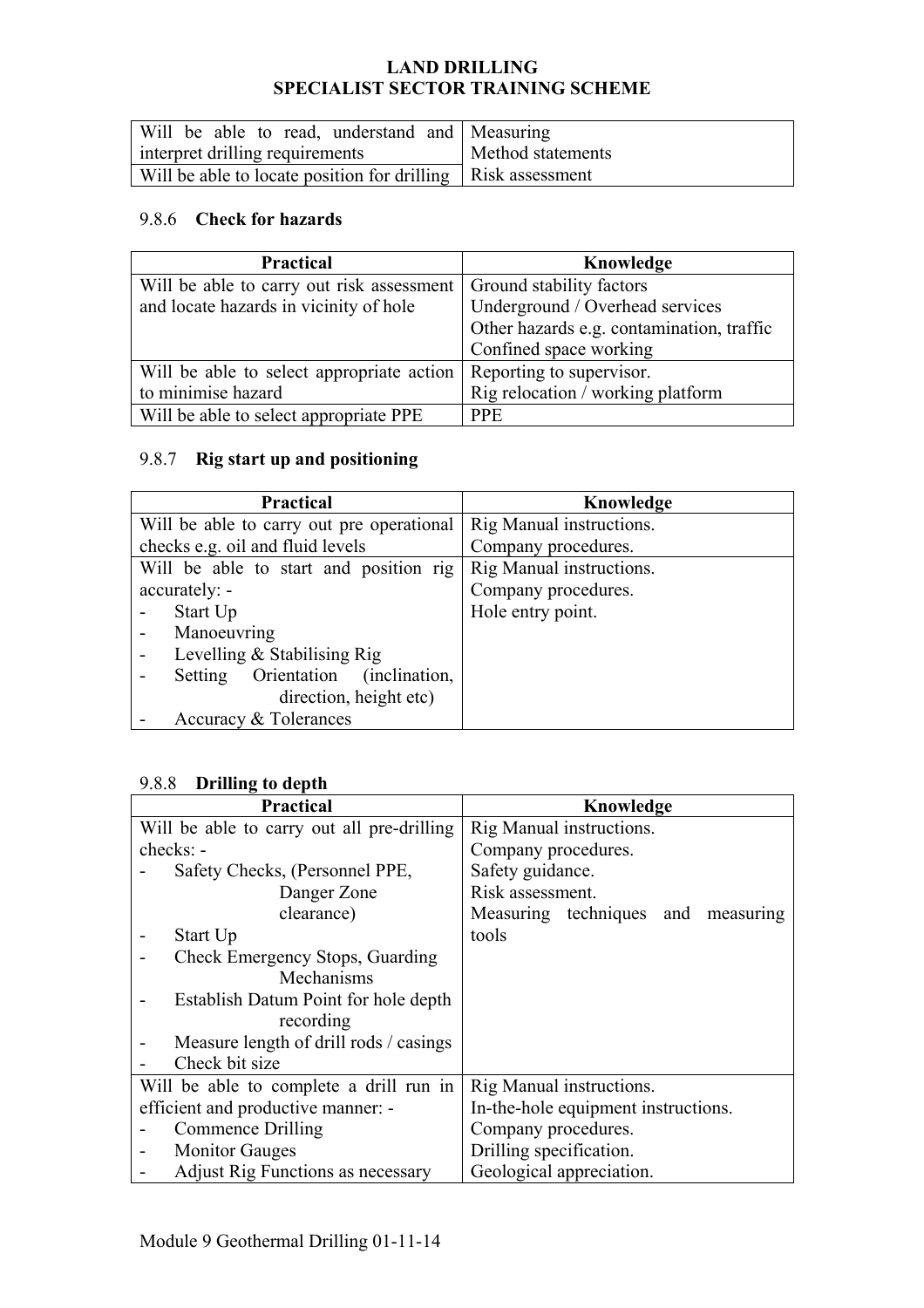| Complete Run according to drilling<br>specification | Varying ground conditions.               |
|-----------------------------------------------------|------------------------------------------|
| Will be able to measure and record all              | Company procedures.                      |
| information from drill run: -                       | Measuring.                               |
| Record Hole depth (stick up as part                 | Method of recording e.g. notebook to be  |
| of calculation)                                     | submitted to supervisor                  |
| Record all required information                     | Geological appreciation.                 |
| Record formation changes and depth                  | Varying ground conditions.               |
| Record any particular events e.g.                   |                                          |
| water strike                                        |                                          |
| Record depth of casing                              |                                          |
| Will be able to measure length of, and              | Rig Manual instructions.                 |
| load, next drill rod or casing in safe and          | Company procedures.                      |
| productive manner working with driller              | Measuring techniques<br>and<br>measuring |
| support                                             | tools                                    |
|                                                     | Manual handling.                         |
|                                                     | Rod and thread characteristics.          |
|                                                     | Rod handling procedures                  |
| Will be able to carry out several drill runs        | Drilling specification.                  |
| to reach designed hole depth (overdrill by          | Company procedures.                      |
| $500$ mm)                                           |                                          |
| Will be able to thoroughly clean hole to            | Drilling specification                   |
| clear out debris                                    | Flushing technique                       |
| Will be able to recover, break and store            | Company procedures.                      |
| in-the-hole equipment, and shut down rig:           | Rig Manual instructions.                 |
| Withdraw, unload and clean in-the-                  | Storage procedures.                      |
| hole equipment                                      |                                          |
| Withdraw Casing (if specified)                      |                                          |
| Lower, Shut down and derig the Rig                  |                                          |
|                                                     |                                          |
| able<br>Will<br>be<br>proceed<br>to<br>to<br>loop   | Company procedures.                      |
| installation immediately to avoid<br>any            | Anchoring specification & practice       |
| ground relaxation                                   |                                          |

## **9.9 LOOP INSTALLATION**

# 9.9.1 **Loop inspection, loading and preparation**

| Practical                                                     | Knowledge                                                               |
|---------------------------------------------------------------|-------------------------------------------------------------------------|
|                                                               | Will be able to inspect loop (s) for Cuts, scratches and other physical |
| damage                                                        | damage limits, and rejection procedures                                 |
| Will be able to determine that's it's the Checking procedures |                                                                         |
| correct loop $(s)$                                            | Loop installation specification                                         |
| Will be able to load loop (s) on loop reel                    | Loop reel loading procedure                                             |
| (s) safely and without causing damage                         |                                                                         |
| Will be able to note details of loop into                     | Need to document everything                                             |
| book e.g. manufacturer's label<br>log                         |                                                                         |
| information etc.                                              |                                                                         |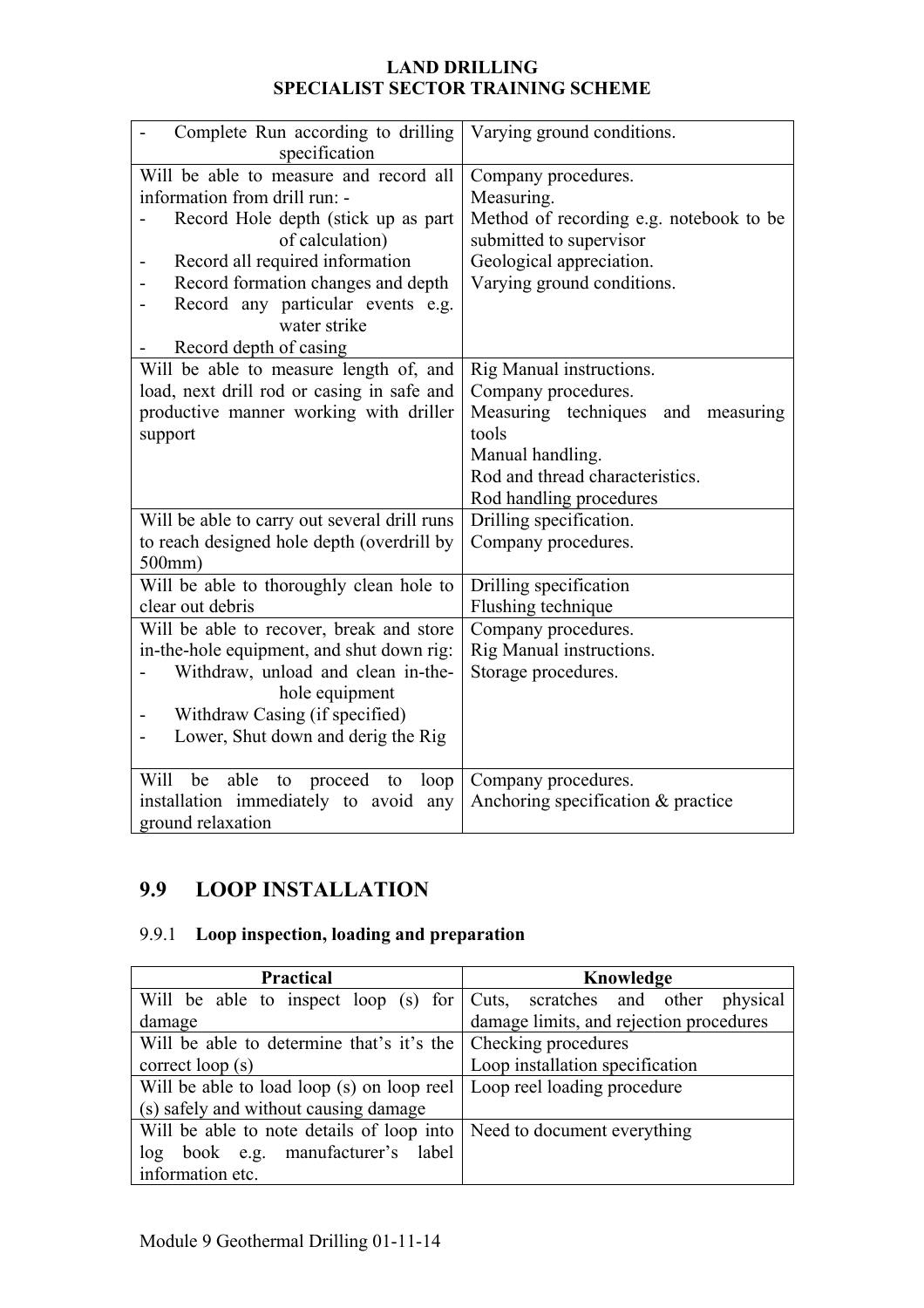| Will be able to carry out loop pressure   Loop pressure testing procedure   |                             |
|-----------------------------------------------------------------------------|-----------------------------|
| test at this point (if required by                                          |                             |
| instructions)                                                               |                             |
| Will be able to remove loop wrapping (if   Removal of waste                 |                             |
| fitted) and dispose of                                                      |                             |
| Will be able to either calculate what size   Correct loop weight importance |                             |
| loop weights to be fitted or read                                           |                             |
| specification as to which weights                                           |                             |
| Will be able to fit loop weights                                            | Manufacturer's instructions |

## 9.9.2 **Rig, casing and tremmie preparation**

| <b>Practical</b>                           | Knowledge                               |
|--------------------------------------------|-----------------------------------------|
| Will be able to install a well head roller | <b>Best locations</b>                   |
| Will be able to place and secure a loop    | Function of loop casing protector       |
| casing protector                           |                                         |
| Will be able to inspect tremmie for        | Cuts, scratches and other physical      |
| damage and any blockage                    | damage limits, and rejection procedures |
| Will be able to load tremmie on tremmie    | Tremmie reel loading procedure          |
| reel safely and without causing damage     |                                         |

### 9.9.3 **Loop insertion**

| <b>Practical</b>                                                      | Knowledge                        |
|-----------------------------------------------------------------------|----------------------------------|
| Will be able to feed loop into borehole to   Manual handling          |                                  |
| required depth                                                        |                                  |
| Will be able to fit loop spacers (if   Manufacturer's instructions    |                                  |
| specified)                                                            | Installation instructions        |
| Will be able to check that loop is at   Loop metre markings           |                                  |
| design depth                                                          | Installation instructions        |
| Will be able to carry out flow and loop   Loop flow testing procedure |                                  |
| pressure tests once loop inserted (if Loop pressure testing procedure |                                  |
| required by instructions)                                             |                                  |
| Will be able to cut loop pipes<br>to                                  | Safe cutting procedure           |
| appropriate tail length                                               | Desirable tail lengths           |
| Will be able to seal or plug loop tails                               | Simple heat/fusion technique     |
|                                                                       | Electro fusing                   |
|                                                                       | <b>Installation instructions</b> |

## **9.10 GROUT MIXING AND GROUTING OPERATION**

#### 9.10.1 **Grout materials**

| <b>Practical</b>                                                      | Knowledge |
|-----------------------------------------------------------------------|-----------|
| Will be able to check grout materials e.g.   Manufacturer's labelling |           |
| bentonite, sand etc. meet grouting Grouting instructions              |           |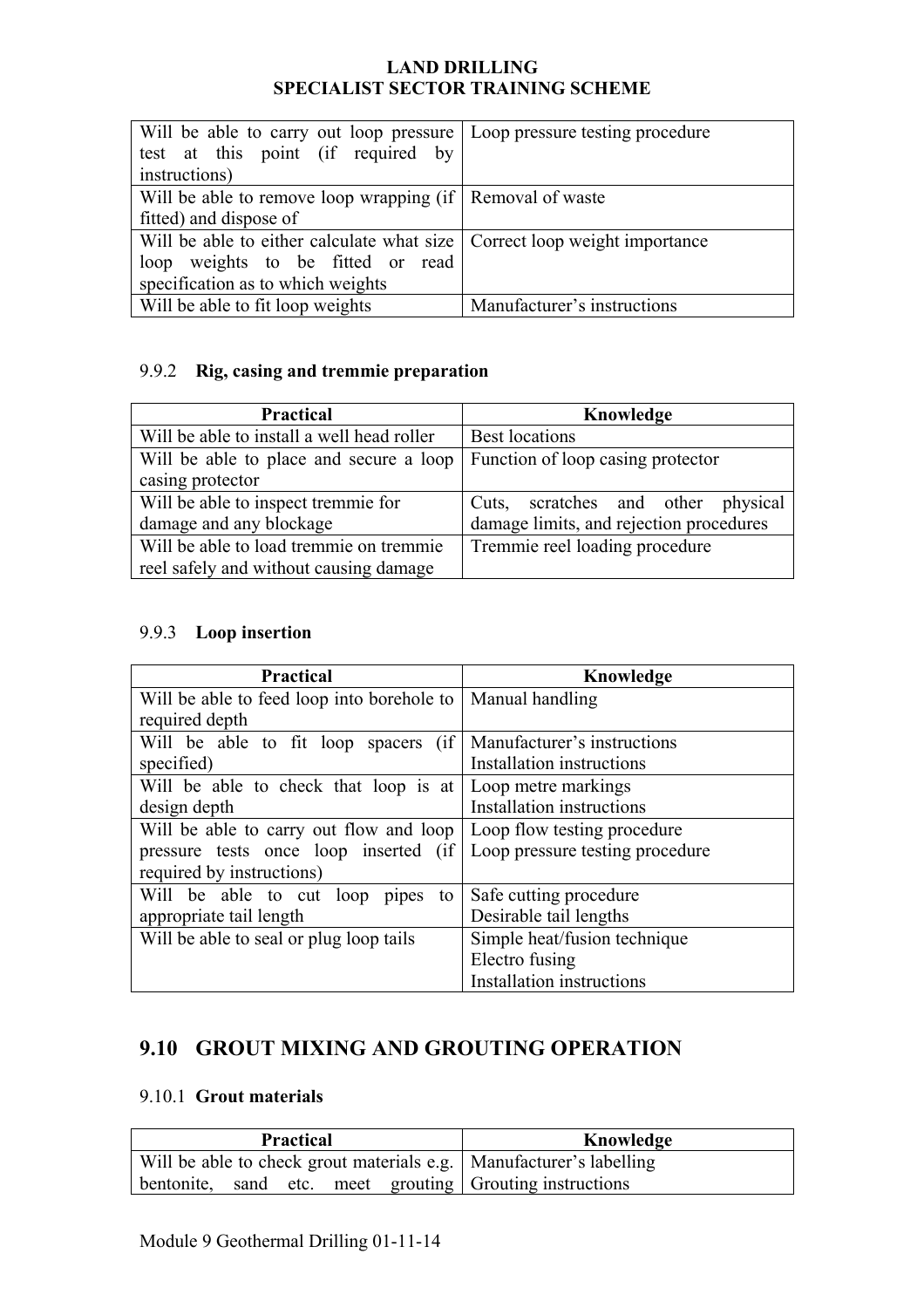| - |  |
|---|--|

### 9.10.2 **Grout mixing**

| <b>Practical</b>                                              | Knowledge                      |
|---------------------------------------------------------------|--------------------------------|
| Will be able to load grout materials and   Measuring          |                                |
| water, in correct order and quantity into a   Manual handling |                                |
| suitable paddle mixer                                         | <b>COSHH</b> regulations       |
|                                                               | PPE regulations e.g. dust mask |
|                                                               | Grout mix instructions         |
| Will be able to commence and complete                         | Grout mix instructions         |
| mixing operation                                              | Paddle mixer operation         |

#### 9.10.3 **Tremmie insertion**

| <b>Practical</b>                                           | Knowledge |
|------------------------------------------------------------|-----------|
| Will be able to feed tremmie into   Manual handling        |           |
| borehole to required depth                                 |           |
| Will be able to check that tremmie is at   Measuring       |           |
| design depth for commencement of Installation instructions |           |
| grouting operation                                         |           |

## 9.10.4 **Grout pumping**

| <b>Practical</b>                                                          | Knowledge |
|---------------------------------------------------------------------------|-----------|
| Will be able to prepare the pump and   Pump manufacturer's instructions   |           |
| make all connections to mixer and Whip lash restraints                    |           |
| tremmie                                                                   |           |
| Will be able to secure loop tails to avoid   Pipe buoyancy under grouting |           |
| loop rising from hole                                                     |           |
| Will be able to commence and complete $\vert$ Grout mixing & pumping      |           |
| the grouting of hole, raising tremmie in Tremmie raising procedures       |           |
| stages, until hole overflowing with clean                                 |           |
| grout                                                                     |           |

## **9.11 FLOW AND PRESSURE TESTING**

#### 9.11.1 **Flow test**

| <b>Practical</b>                                                                | Knowledge |
|---------------------------------------------------------------------------------|-----------|
| Will be able to prepare the flow test Flow test equipment                       |           |
| equipment, connect its elements together   Manufacturer's instructions          |           |
| and make connections to loop tails                                              |           |
| Will be able to carry out flow test and Flow test according to BS EN 805 simple |           |
| repeat                                                                          | test      |